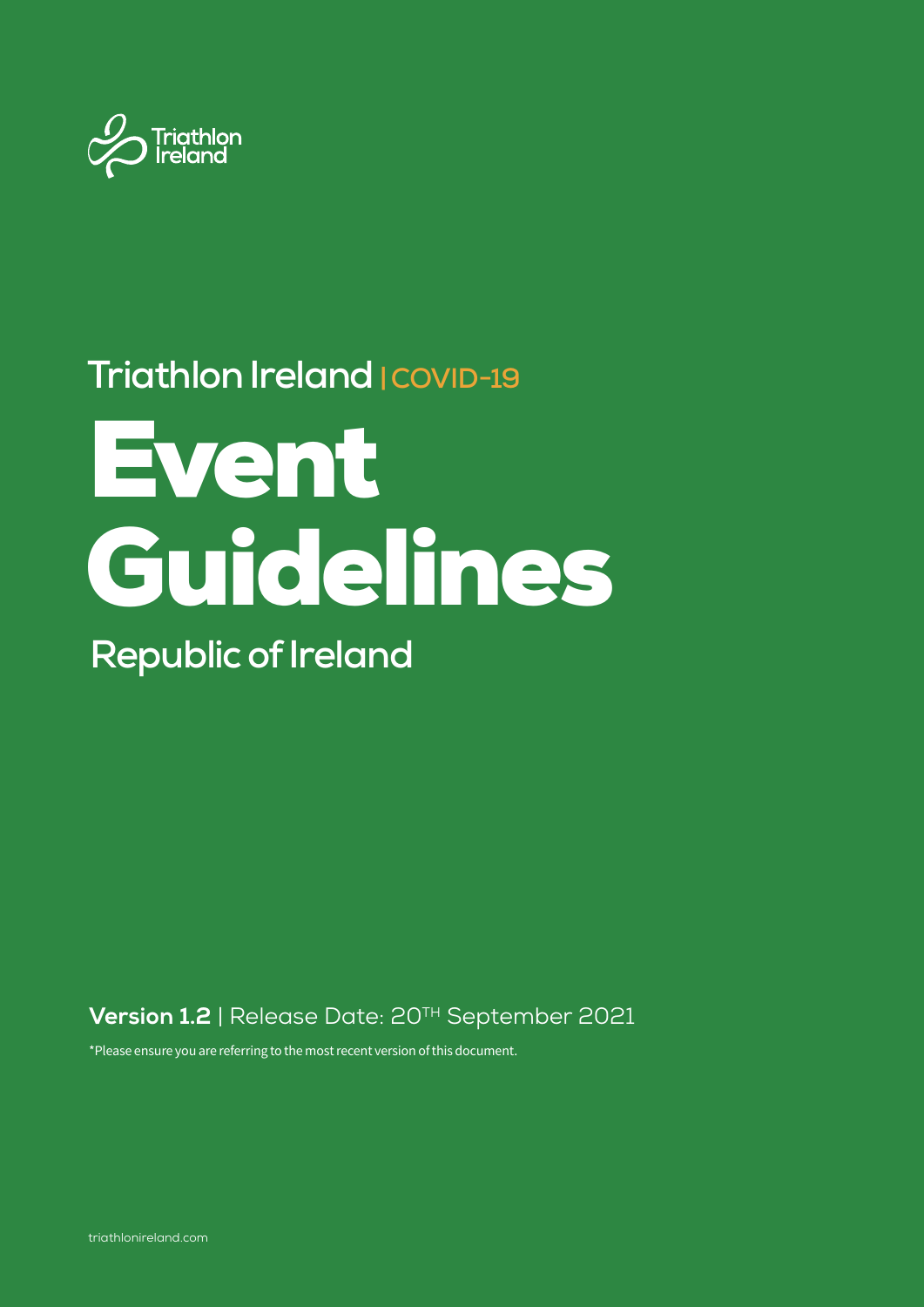

Guiding Document:

**[Reframing the challenge, continuing](https://www.gov.ie/en/publication/3361b-public-health-updates/) our recovery and reconnecting**

## Triathlon Ireland has received guidance from Sport Ireland to ensure our protocol is in alignment with current Government guidelines.

Effective protection of the health and safety of athletes, club members, volunteers, coaches and the general public must remain a priority at all times. Event Organisers must put in place preventive measures to stop the transmission of infection and put in place mitigation measures to minimise the risk of infection. Individual athletes must take personal responsibility for their compliance with preventative measures.

These guidelines are applicable for the events taking place from the 20th September 2021 and their approval by the local councils, landowners etc. Triathlon Ireland is putting the health and safety of all athletes, volunteers, officials and organising committee staff, first. Within these guidelines you will find points that may be applied to any event taking place and so long as it is deemed appropriate by the Event Organising Committee (EOC), Triathlon Ireland, Government, and Sport Ireland.

This is a live document that will be updated as necessary, as the situation continues to change and it should be referred to frequently to stay abreast of changes and developments. We will endeavour to ensure event organisers, clubs and TI members have clear guidelines for sanctioned events as soon as possible after Government announcements are made.

## COVID-19: reframing the challenge, continuing our recovery and reconnecting

## **From the 20TH September 2021, the following is permitted**

- **→** Existing restrictions on outdoor activities including Triathlon Ireland sanctioned events are removed.
- **→** No more than 50% of the total number of participants should be congested in the transition area at any one time (e.g. if transition holds 200 participants, no more than 100 participants should be in transition at any one time).
- **→** Mass starts are permitted.
- **→** For any indoor activity related to the event face masks must be worn.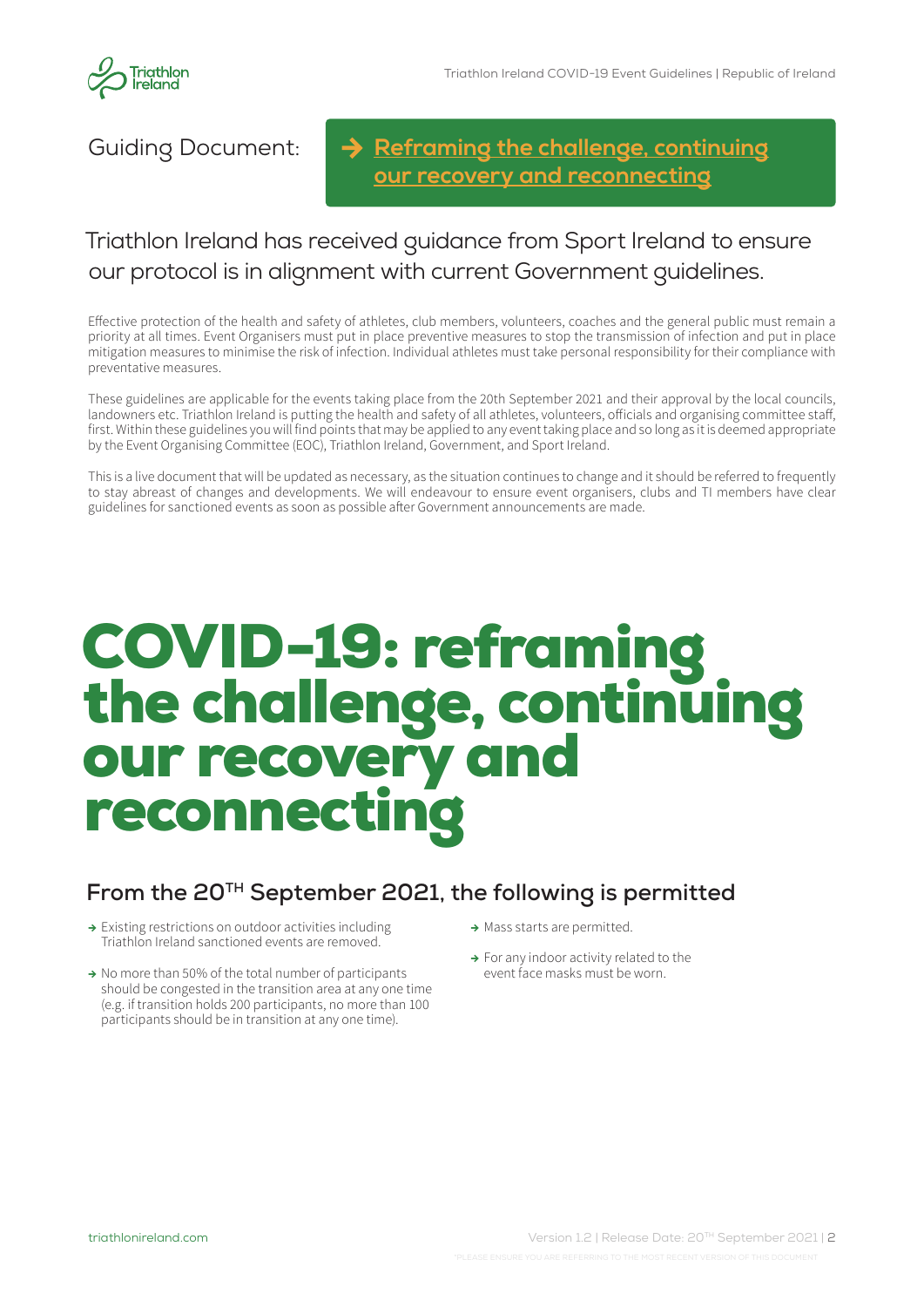



#### **1. General**

Covid-19 continues to cause significant challenges. The transition period following the outbreak will be long and the organisers of sports events will be asked to implement all possible measures for respecting Covid-19 requirements. Our sport will be affected and we need to look into ways of conducting races in a safer way for the participants, the event organising committee and the spectators. We need to be creative and adapt to new ideas which should be shared among the entire triathlon family for everyone's benefit.

Triathlon Ireland is following all the recommendations from the Government, Sport Ireland and Europe and World Triathlon. The International Olympic Committee (IOC) has advised that effective protection of the health and safety of athletes must remain a priority. Under the IOC regulations, event organisers must ensure all athletes are covered by adequate measures to protect their health and that they have access to prompt medical care while participating in the event. Event organisers must put

in place preventive measures to stop the transmission of infection and put in place mitigation measures to minimise the risk of infection in line with guidelines. Event organisers must ensure that any athlete or participant in an event on their territory who needs immediate medical care is given access to medical facilities.

## **2. Individual Responsibility**

It is of foremost importance that any person who thinks they may be symptomatic should stay at home and not partake in Triathlon activity until cleared to do so by a Public Health Care Official.

Triathlon Ireland have issued recommendations in accordance with the measures to reduce the general risk of transmission from acute respiratory infections listed below:

**→** Participants should aim to keep at least two metres distance from other people.

- **→** Frequent hand washing by participants using soap and hot water or alcohol-based (at least 65%) hand rub for 20 seconds.
- **→** Avoid shaking hands or hugging.
- **→** Avoid touching their own mouth, nose or eyes.
- **→** Anyone who feels unwell (i.e. fever, cough) should stay at home.
- **→** As a general reminder, it is also important that every athlete, coach and team official is aware

of the indications found in this document about the procedures to reduce potential infections.

**→** Washing hands and social distancing are the most important measures to avoid the transmission of harmful germs and to prevent illness.

## **3. Roadmap for Return to Triathlon**

Events and participants will be expected to fully comply with Government regulations.

#### **CORE CONCEPTS FOR US ALL ARE:**

- **→** Maintain handwashing and respiratory hygiene.
- **→** Maintain social distancing.
- **→** Be hyper-alert to, and isolate if you have symptoms including flu like symptoms.
- **→** Access advice and supports for mental wellbeing and resilience.
- **→** Wear face coverings where required.

#### **AS A TRIATHLON COMMUNITY:**

- **→** Follow public health advice.
- **→** Keep informed about disease in Ireland.
- **→** Support vulnerable people and maintain solidarity in your community.
- **→** Support healthcare workers.
- **→** Accept that measures can only be lifted in a slow manner and may need to be reintroduced if infection rate increases.

Event Organisers should appoint a Covid 19 Officer/Officers. View the role description for the Covid-19 Safety Officer [here](https://www.triathlonireland.com/wp-content/uploads/Image-Document-Library/News/2020/COVID-19-Club-Safety-Officer). Covid-19 Officer/Officers should complete the Sport Ireland Covid-19 return to sport course. Link [here](https://www.sportireland.ie/sport-ireland-covid-19-return-to-sport-course).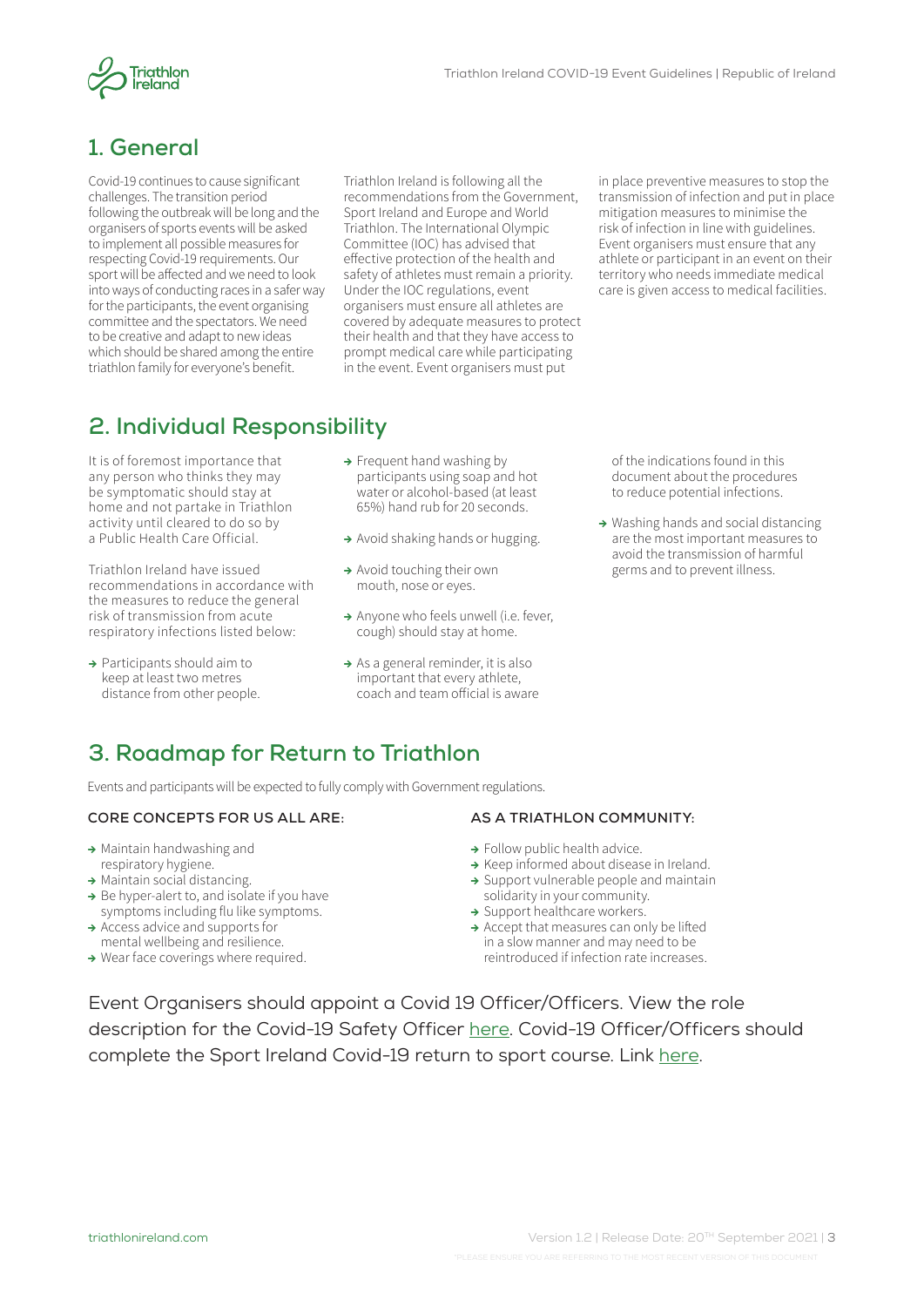

#### **4. Risk Assessment and Mitigation Checklist**

Triathlon Ireland strongly recommends that each event organising committee assesses their event using the Triathlon Ireland Event Management and Safety Plan. This template allows you to individually assess each area for your event and what you can offer based on

your venue. Triathlon Ireland strongly advises the EOCs not to perform the risk assessment alone; do it in cooperation with all relevant stakeholders including local councils, Garda, Medical Provider, Water Safety team and Technical Officials.

Additional risk assessment will need to be undertaken to ensure guidelines are met to comply with COVID-19 specific requirements. These should take into account the below. Please note this list is not exhaustive.

#### **5. Participants' Health Screening**

Athletes racing in a triathlon event must monitor their health status continuously (including taking their temperature and monitoring for any symptoms) before the event.

#### **EVEN WHEN YOU ARE FULLY VACCINATED, YOU WILL NEED TO SELF-ISOLATE IF YOU:**

- **→** have symptoms of Covid-19
- **→** are waiting for a test appointment and your test results, if you have symptoms of Covid-19
- **→** have had a positive test result for Covid-19, even if you have mild symptoms or no symptoms
- **→** arrive into Ireland from a high-risk country
- **→** arrive into Ireland without proof of vaccination or recovery
- **→** are a close contact of someone who arrived into Ireland from a high-risk country, who tested positive for Covid-19

## **6. Use Of Mask/Mouth-Nose Face Covering and Rubber/ Disposable Gloves**

The use of masks/mouth-nose face covering by volunteers, officials and other accredited clients that are in contact with athletes (e.g. registration, transition zone, start area, post finish area) are mandatory when indoors

Athletes must wear masks/mouth-nose face covering and advise to wear rubber/disposable gloves during any non-competition activity (e.g.registration, race package distribution/race package pick up) taking place indoor

## **7. Medical Provisions and Recommendations to the Event Organisers**

- **→** Soap and water or alcohol-based hand sanitisers and tissues should be accessible in all common areas;
- **→** Towels are for single-use only;
- **→** Isolate persons who become ill or are suspected to be ill while at the event;
- **→** The medical staff attending persons who are ill should wear a mask and rubber/disposable gloves, and dispose of them immediately after contact and cleanse thoroughly afterwards;
- **→** Predetermine emergency contacts with the medical provider.

#### **8. Risk Communication and Awareness**

- **→** It is important that all the COVID-19 provisions in place are communicated clearly to all participants and spectators in advance through social media, websites and through all communication channels;
- **→** Display COVID-19 health advisories at-venue and in all possible venue facilities and access routes, reminding everyone and encouraging to maintain high levels of personal hygiene, including advice on hand washing, and minimising physical contact;
- **→** Have ample signage placed in key areas of venue encouraging physical distancing;
- **→** Add markings to the ground around potentially crowded areas to encourage people to spread out;
- **→** Provide educational signage and ground markings for physical distancing in all areas where spectators may congregate;
- **→** Coordination with major social media sites like Twitter and Facebook, Instagram should be set up so that messaging can be coordinated with, and assisted by, those platforms
- **→** Have the race announcer make announcements periodically to remind spectators about guidelines and government regulation

**→** Consider offering live athletes results tracking and/or live video stream to YouTube or other internet streaming services to encourage spectators to watch and track athletes from home.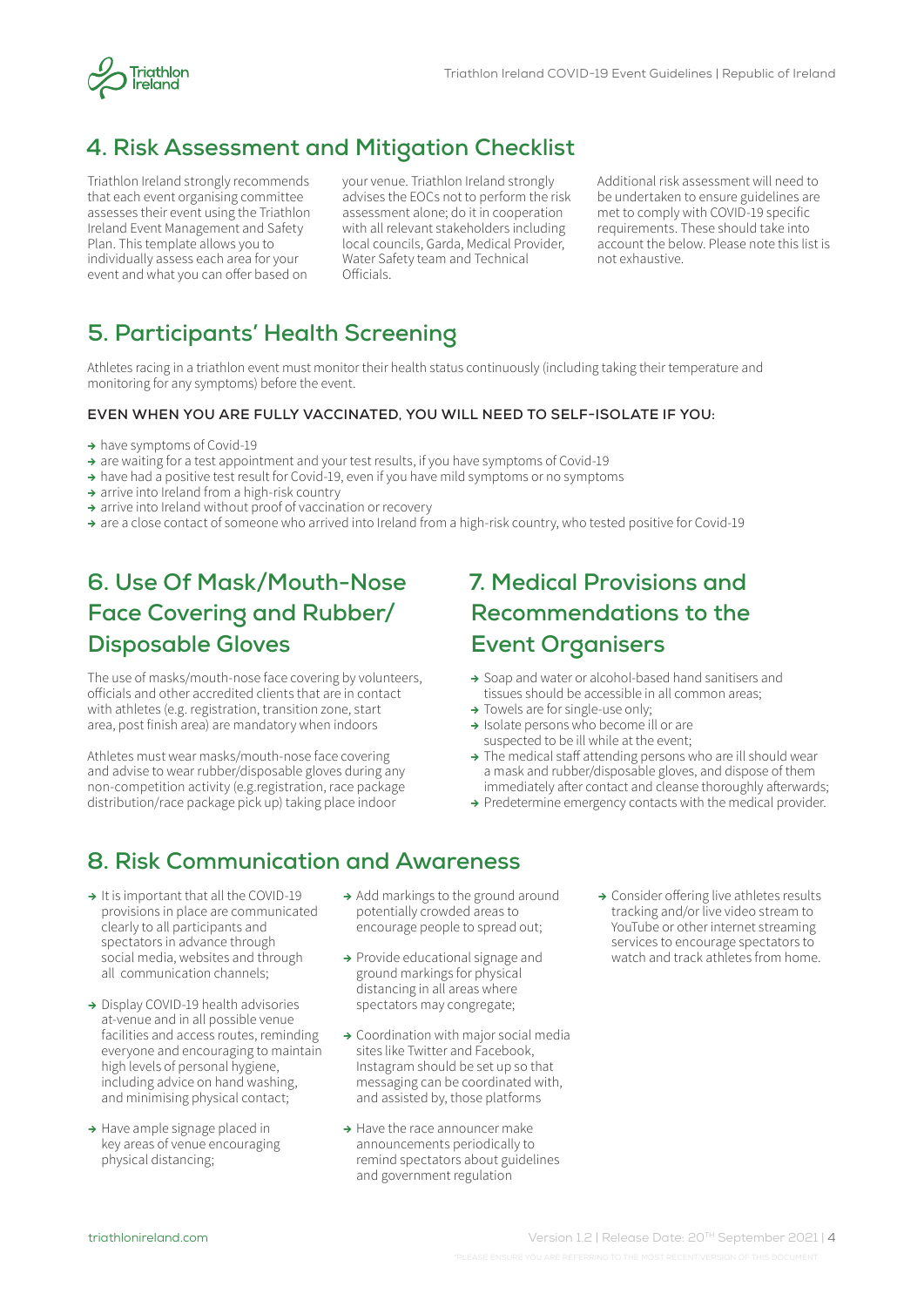

## **9. Participants' Conduct**

#### **THE FOLLOWING MEASURES ARE RECOMMENDED TO BE IN PLACE:**

- **→** Athletes are advised to wear masks/ mouth-nose face covering and rubber/disposable nitrol gloves during any non-competition activity when indoors;
- **→** Please be reminded when wearing rubber/disposable gloves and masks/mouth-nose face covering you still need to disinfect;
- **→** Sharing of equipment should be prohibited, in particular ensuring that water bottles and cups are not shared;

#### **10. Venue Facilities**

- **→** All working spaces and provided facilities should be organised in a way that social distancing is in pace;
- **→** At the entrance of each tent/ room, alcohol-based hand sanitisers should be available;
- **→** Provide disinfectant wipes and advise venue cleaning staff to disinfect door handles, toilet handles, bathroom faucet handles, etc. in all areas several times per day;

## **11. Registration**

- **→** Recommendation to conduct registrations online in advance of the event and do not allow for race day registration;
- **→** No race day entries allowed, all competitors must be entered or pre-booked;
- **→** EOC should segregate participants registration by wave.
- **→** Anyone due to participate in the event who is feeling ill should not come to the venue;
- **→** Ensure everyone is briefed through EOC website, social media platforms and race briefings on the protocols, for infection prevention and control measures;
- **→** Detailed contact details of each participant must be available to the organising committee;
- **→** Inform High Risk Groups involved with the event of the possibility for serious consequences in case of contamination and recommending them to take preventive measures or even not-participating.

- **→** The following recommendations should be in place for Portable toilets:  $\rightarrow$  Provide ample sanitisation options
	- like hand wipes, sinks, or hand sanitiser immediately outside each portable toilet cluster.
	- $\rightarrow$  Increase the number of portable toilets to lower the ratio of athletes per portable toilet.
	- $\rightarrow$  Increase the physical footprint by adding some space between portable toilet to encourage socially distancing in lines.

#### **Race package composition:**

- **→** All health measures must be in place for the preparation of the race packages;
- **→** Timing chips and velcros must be disinfected according to the recommendation from the manufacturers;
- **→** Ensure your timing provider has safety measures in place to ensure social distancing and issue of timing equipment;
- **→** All volunteers managing the registration tent must wear masks/mouth-nose face covering and rubber glove if indoors;
- **→** Sanitisers must be available at the entrance/exit of the room.
- $\rightarrow$  Schedule additional cleaning or continue to sanitize throughout the event day.
- **→** Room doors should remain open if possible;
- **→** Bins for safe disposal of hygienic materials (e.g. tissues, towels, sanitary products) in all rooms must be provided.

#### **Race Pack Distribution Bag Drop-Off/Collection**

- **→** Volunteers must wear a mask and rubber/ disposable gloves when indoors;
- **→** The athlete leaves the identified bag on the corresponding spot;
- **→** The athlete must anticipate delays as they may encounter queues;
- **→** For collection you must show your bib number and the volunteers will deposit it on the table;
- **→** There will be delivery and collection times for the bag for each range of bib numbers;
- **→** Athletes are advised to wear masks/ mouth-nose face covering and rubber/disposable gloves during the bag drop-off process.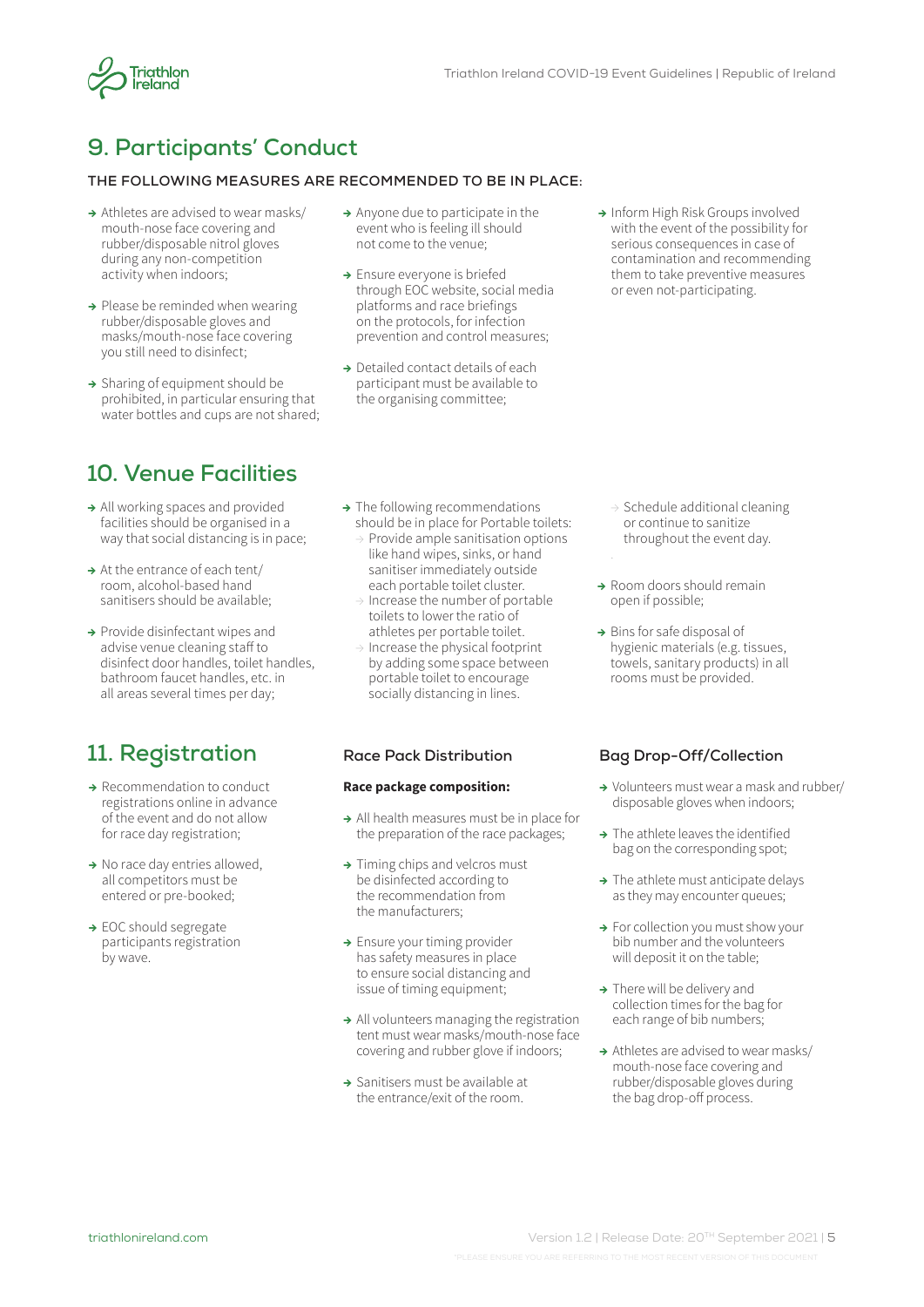

## **12. Staffing/Volunteers**

- **→** The social gathering of the EOC team and its volunteers must be kept to an absolute minimum
- **→** All volunteer training sessions should take place via online platforms or on site while respecting social distancing

## **13. Spectators Allowed**

## **14. Athlete Briefing**

The EOC should look into ways of conducting the race briefings electronically, so as to reduce pre-race social interaction.

#### **15. Competition Course**

- **→** All processes should be simplified and kept to the minimum with the goal that athletes are spending as little time as possible at the venue;
- **→** The EOC should establish transition check-in times in specific time slots according to numerical or alphabetical order of the athletes;
- **→** The time slot should be calculated according to the size of the transition zone, the number of athletes and the number of check-in gates;
- **→** All the equipment checks must be carried out as visual checks.
- **→** Ensure Staff/Volunteers are educated on Covid-19 protocols
- **→** Ensure travel is not shared between volunteers and staff

#### **Transition Zone Check In/Out Transition Zone Aid Stations**

- **→** All volunteers are advised to wear masks/mouthnose face covering and rubber/disposable gloves;
- **→** All aid stations on the run course should operate on a self-servicing base;
- **→** An athlete should not be in position to touch anything else on the aid station table other than that which they have selected to take

#### **Penalty Box Area**

- **→** No penalty box will be in place for sanction events;
- **→** Timing penalties will be applied to the athletes overall time at the end of the race.

#### **Finish Area**

- **→** Following the finish, all athletes should be directed to an open space where they can have access to self service recovery drinks and food. Multiple stations should be provided within this space for distribution of these supplies;
- **→** All recovery stations should be self-served;
- **→** Food provided should be individually factory wrapped;
- **→** Proper food hygiene practices must be followed;
- **→** The medical tent should be attached to that location;
- **→** Athletes should avoid lying or sitting down at the finish(without any medical need/problems). Volunteers should be made available to support the athletes and make sure that they are not congregating at the post finish area;
- **→** Ensure your timing provider has safety measures in place to ensure safe return of timing equipment.